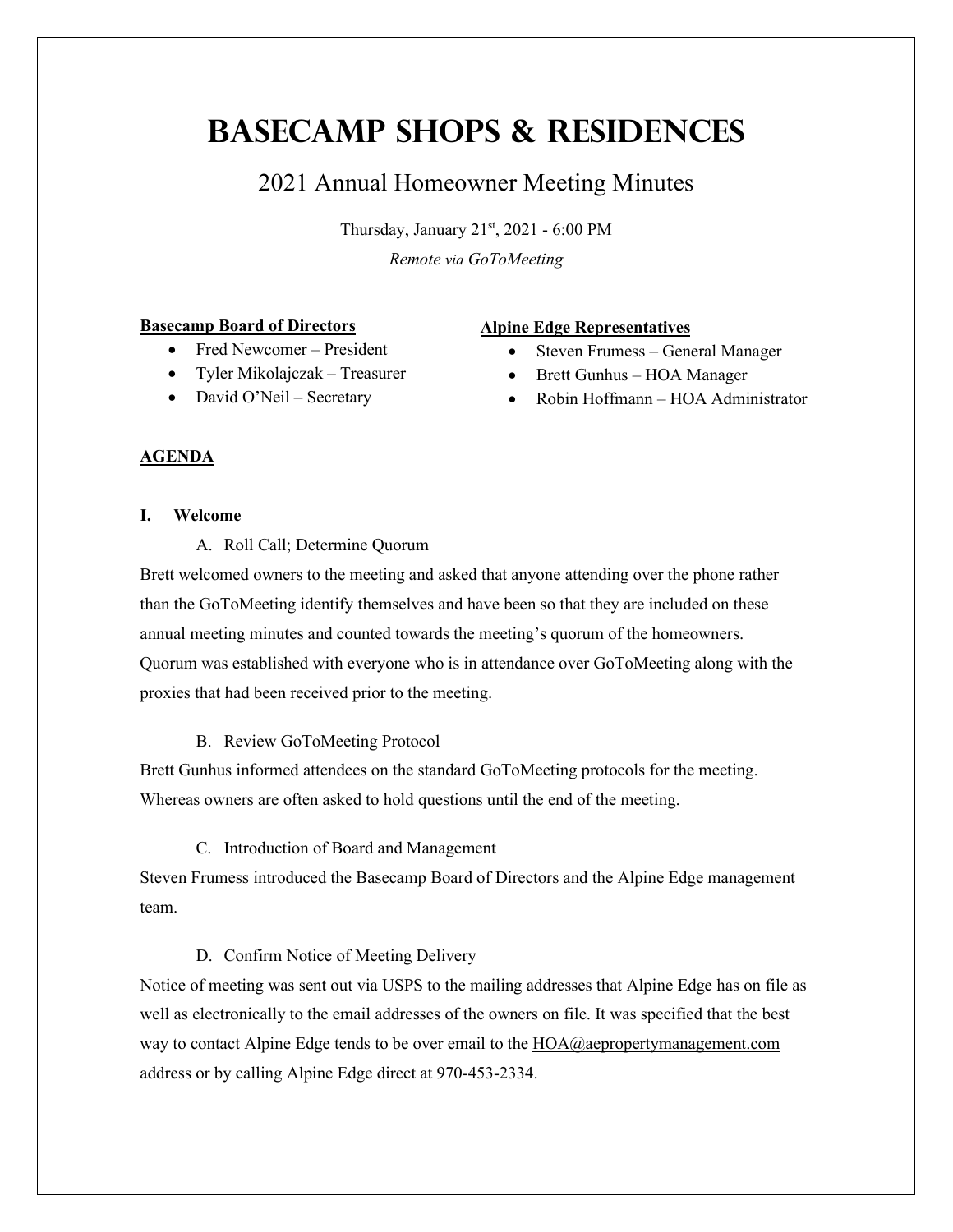#### E. Review and Approval of Minutes

i. February  $12<sup>th</sup>$ , 2020 Annual Homeowner Meeting

The meeting minutes from 2020 were emailed out to owners Wednesday, January  $20<sup>th</sup>$  for review. They were approved unanimously by the homeowners with no suggested edits.

### **II. Routine Maintenance – Steven Frumess**

A. Definition of Roles (Owners, HOA Board, Management, & Developer)

All roles and responsibilities of the association, management, and owners are listed in Section 11.1-11.4 of the Declarations governing document.

Owners are responsible for all components inside units. Outside units is considered HOA common element.

Steven referenced and read aloud sections 11.1 and 11.3.

The Basecamp Board of Directors is the governing body and responsible for all decisions on behalf of owners and financials, and also works to make sure in compliance of governing docs. This BoD goes above and beyond to run at highest level.

Fred Newcomer: As of right now, the building has construction happening. Through this process there has been a lot of confusion on who to call for what. Owners can reach out to the Board during construction and asks that the Board by copied on emails being sent to the developer or management. Steven Frumess added that if an owner is not sure who to contact, contact management and we can get you to the right persons.

# B. Common Area Cleans

Common area cleans are being done on Tuesdays, Thursdays and Saturdays. This includes vacuum carpet, sanitize door handles and handrails, try to clear scuffs on walls and baseboards, mopping concrete floors, disinfecting where hands touch and door handles. Let management know if it is not happening. Management comes through at least once a week to look at stairs and hallways. Painting of hallways needed to be done and we do touch ups as needed. This last painting management felt was needed from so many move ins at once. We work to keep up aesthetics to keep up home values.

Fred Newcomer noted that there was paint on the pod 2 keypad and some other areas and asked management to have these areas cleaned up. Steven Frumess stated management would address. Tyler Mikolajczak said pod 1 east door landing paint is peeling, there was water in the drywall. It is a somewhat known problem but wanted it brought up again as Natalie Donovan (developer office) needs to look at. Steven Frumess stated management would send someone to sand so that it does not continue to peel. Sand and paint or apply a layer of Kilz. Steven said management will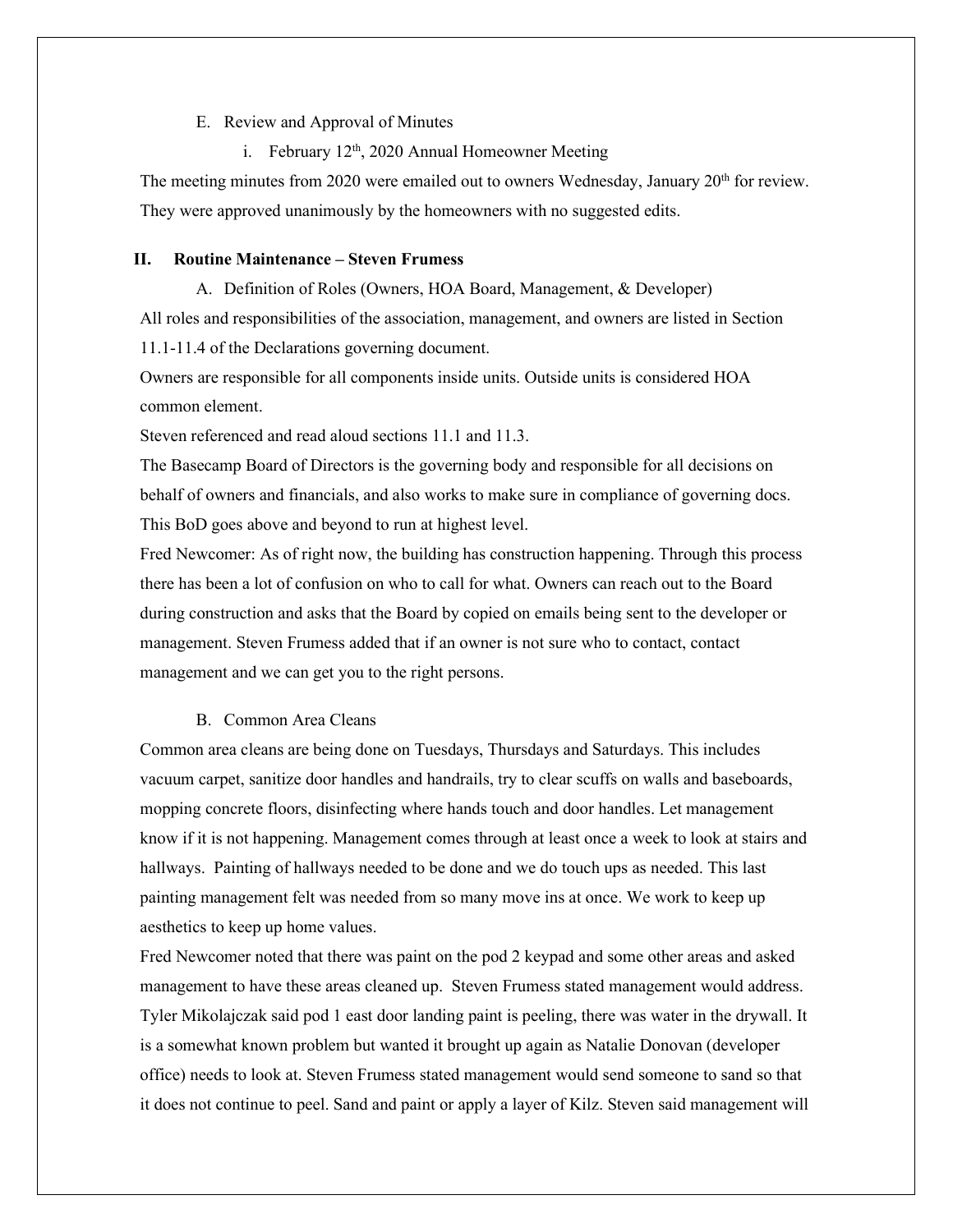handle. This needs to be looked at for true solution, will work with Natalie and David (Developer). Natalie will give Tyler dates she will be on site. Laura Gassaway asked if Developer would make sure that is not happening other places in building? Natalie Donovan will cover later in meeting.

C. HVAC (Heating, Ventilation, and Air Conditioning) – Steven Frumess Big expenditure on budget. Breck Mechanical is contracted to do quarterly preventive maintenance (PM) and is on call for any equipment issues. PM includes cleaning coil surfaces, blades, electrical contacts, pilots and ignitors, calibrate controls, lube fans, etc.

### D. Snow Removal

Shopping center is not under Alpine Edge but under Haven. The subcontractor for snow removal is Ankerholtz and is contracted for 3" or more. Alpine Edge does not oversee them but have good relationship. We let them know owner grievances and issues. Had issues with back up beeper noise and it was addressed. They came very early mornings, that was addressed. Considering overall scope of services, shoveling, have owners had any issues? Kevin Gerbes and Jessica Johnson said ice ramps are created and are slippery from snow being tossed in between cars. Fred Newcomer stated the snow is moved to the ends when they can but knows middle gets slippery. BSR can request a scrape and ask owners to remove all cars. If it needs to be addressed, contact AE and BSR to contact Haven. Board and management asks all owners to move their cars every couple days during plow season. Haven tries to shovel in between cars, but are unable if they are parked too close. Owners were asked to give them access to remove the snow and be diligent on moving cars.

#### **III. Policy Review**

#### A. Trash & Recycling

Trash enclosure pickups are 6 days per week Mon-Sat. Used to have buildup issues, so we increased frequency. Steven asked the owners how they are feeling about trash levels and if there is any noticeable difference from 2019 to 2020.

Laura Gassaway said she is getting push back from Pinnacle for removing trash and recycling to dump from Pure Kitchen. Receiving is not slowing down, but knows they are the cause of most of the trash and recycling. Someone put a bunch of trash in the linen bin. That was an issue for all three entities.

Steven Frumess stated the solution last year was to increase pickups. Only thing left is to do multiple pickups in a day. The total trash and recycling bill is \$750 a month. BSR Association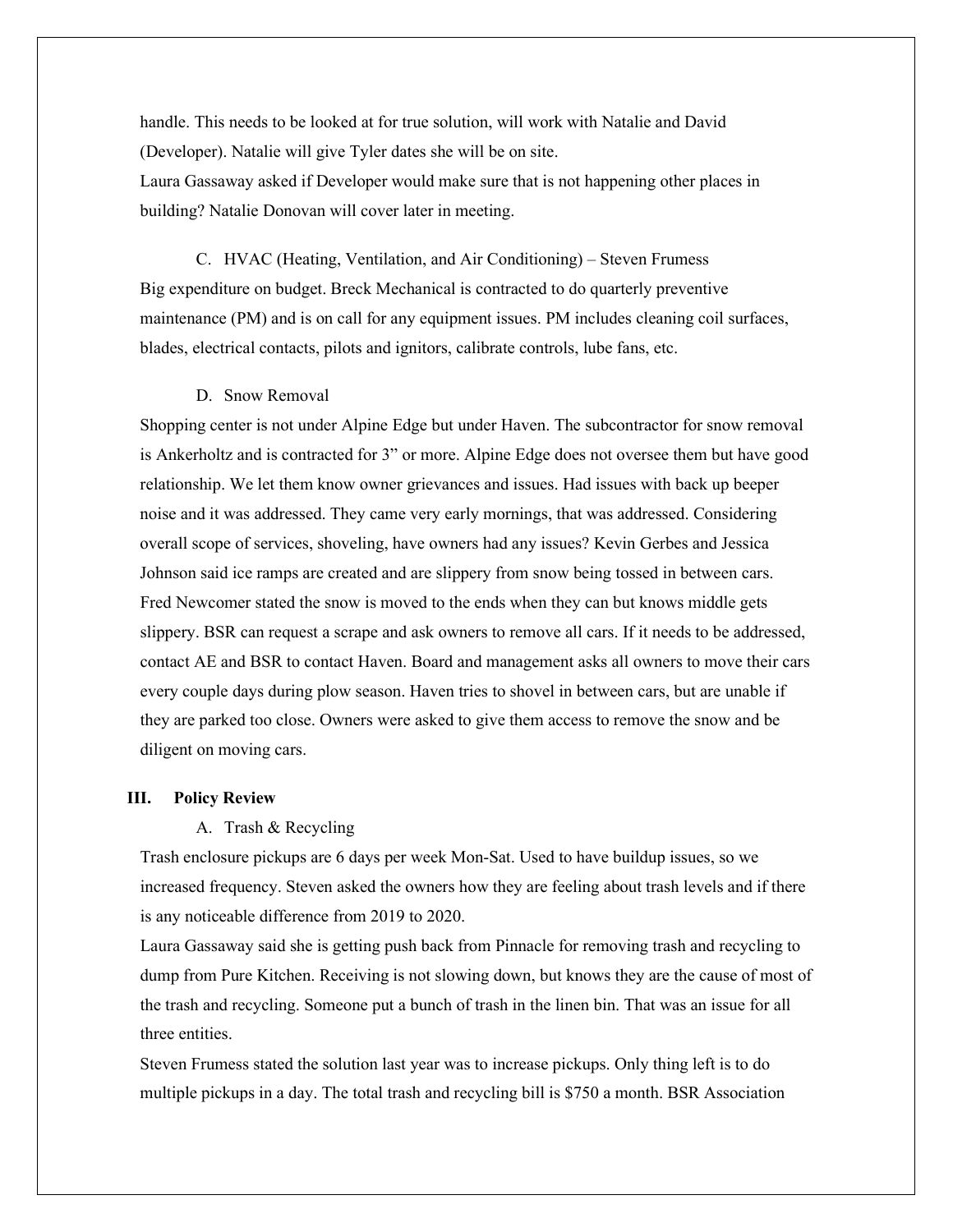pays \$110. We are open to other solutions… not sure what it would be. Important owners train renters or list in STR about where trash goes.

Laura Gassaway stated the trash enclosure is not big enough for the trash and recycling. Could be larger discussion. Steven stated he is willing to discuss offline. Reminder: Break down boxes because of all the entities using it.

Randy and Caryn Westman added the garbage trucks are super noisy. The glass pick up is the worst. Could they go out the other driveway instead of at the residences? Steven Frumess advised we only manage Timberline pick up but will talk to Haven about Waste Management pick up, but cannot promise results.

# B. Parking

Alpine Edge will work with Haven if parking becomes an enforcement issue. Only two vehicles allotted per every unit. If no garage, owners can park on surface area. Only one car can be parked on surface area if you have a garage. Do not use garage solely for storage. Anytime it snows, it is crucial to rotate vehicles so parking lot can be maintained.

In 2021 management will do a second round of registrations of vehicles so we can identify if a vehicle is a problem not being moved or obstructing. We need to know who owns it and may be using more than two spaces also. Management will send out notices and registration forms. AE keeps on file for any vehicle in question and also for towing issues.

Fred Newcomer added it is also important guests park in C in front of wellness building. There are friends and guests leaving their cars here while people go on vacation. They need to park farther away from building. Center is going to get busier, parking is already a premium and will get worse. Overnight parking is for owners only.. Overall count for cars and units needs to match and management will enforce it.

Tyler Mikolajczak said he is noticing build up north of Pinnacle building of parking and group skiing, non- residents. Also seen people come from bus stop and get into their cars. We need to get a handle on this. Stop parking long term. Friday afternoons are horrific. Eventually we will tow someone's car that lives here instead of a non-resident. Before towing a car, we want to reach out, but it will eventually get there. Management and the Association needs to know correct owner of cars.

#### C. Dues Collections – Steven Frumess

Accounts Receivable is on every agenda but is not an issue for BSR, but the Association is on a tight budget. Assessments are due on  $1<sup>st</sup>$  of each month and late after the  $15<sup>th</sup>$ . If a payment is late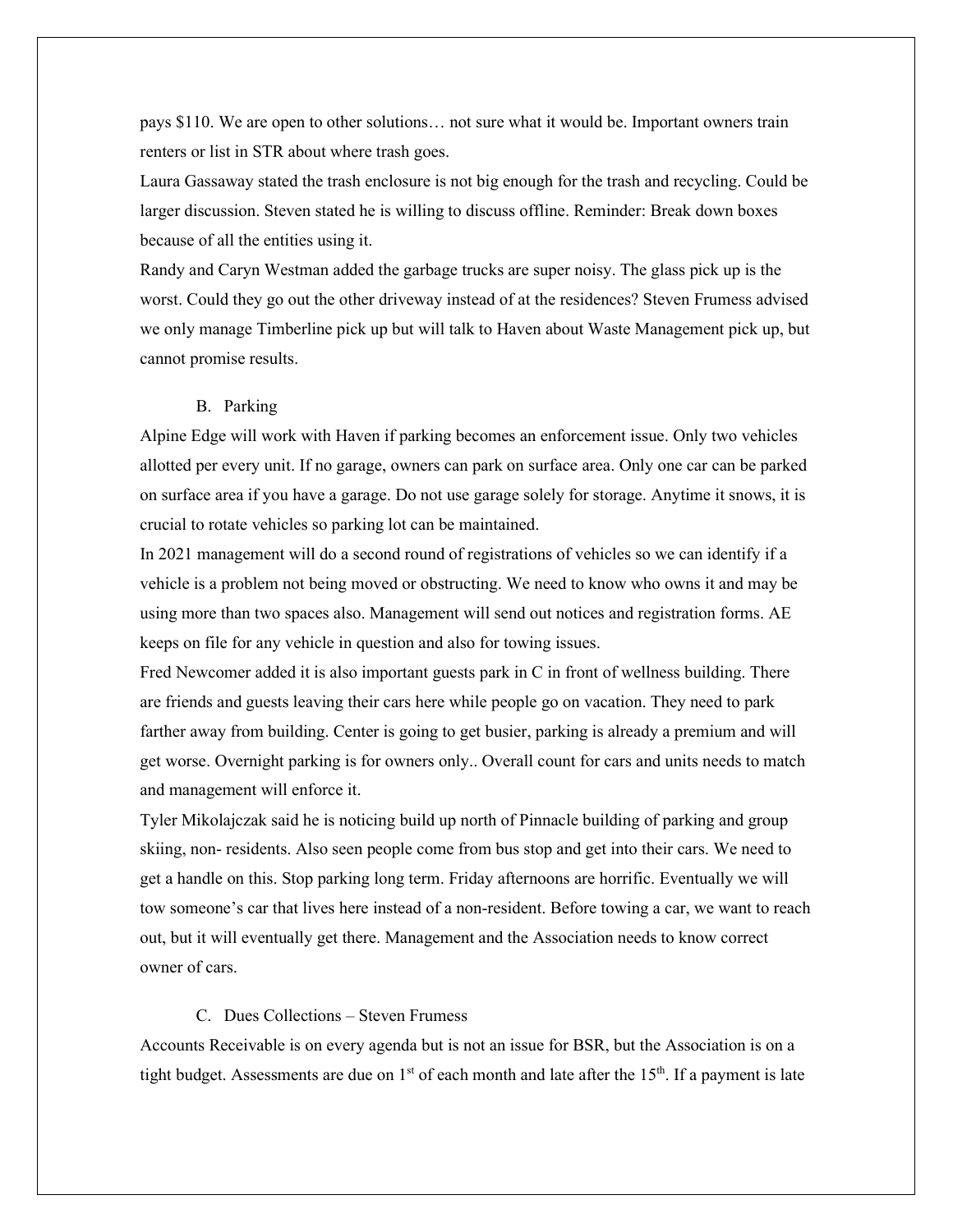the owner will get a late fee charge. Almost everyone in the Association is on ACH and it runs around the 10<sup>th</sup> of each month based on day of the week.

# **IV. Developer Update**

# A. Sound Remediation Schedule

Natalie advised that the Developer's sound remediation has been completed on five (5) units, starting next at 211 on Monday and then 220. Then shift focus to exterior, doors, decks, building envelope, then back inside. She showed a condo mark up. Soffits, slider doors, decks.

# B. Pending Legal Action with Insurance Companies

David talked about how the developer has had to initiate action against the general contractor and primary subcontractors. Additionally, Dennis is an insurance attorney in Colorado. Sued Amtrust insurance company, gen contractor and primary sub-contractors. FCC recently fined their CFO for fraud claims. Culture of fraud within the insurance company. The attorney is not inclined to settle with insurance company. The insurance company is supposed to take care of the problems but has only thrown up roadblocks.

David added that Fred Newcomer and Tyler Mikolajczak have put in a lot of work on the Board of Directors. They really do this hard work and do it well because they care. Tyler and Fred are doing fantastic job.

David also mentioned that Alpine Edge manages Wellington HOA which has over 1,000 residents, and their recent HOA annual meeting was over in less than an hour. Ian Hamilton is the president of that association and had some words to say at their meeting that David thought applied nicely to Basecamp or any other local community in the trying times of 2020 & 2021. Culture is starting to evolve, and it is important to get through these building traumas. We will get through these problems and thank you to the owners for hanging with us through it. Natalie Donovan added she is always here to discuss.

Steven Frumess added that David O'Neil was the developer that built Wellington and Alpine Edge manages. David knows it potential and where it will go. Steven also shared that Brynn Grey covered April 2020 assessments to help the owners. David didn't ask to share this but Steven wanted to point it out.

The Bachmans asked why it is expected to take another year and a half on sound proofing. Natalie Donovan said it was a hard decision but sat down with current cash flow and looked at the list of remaining things to do. Exterior made it to the top of the list as everyone lives there and we have such a short building season. Wasn't easy but feel it was the right decision.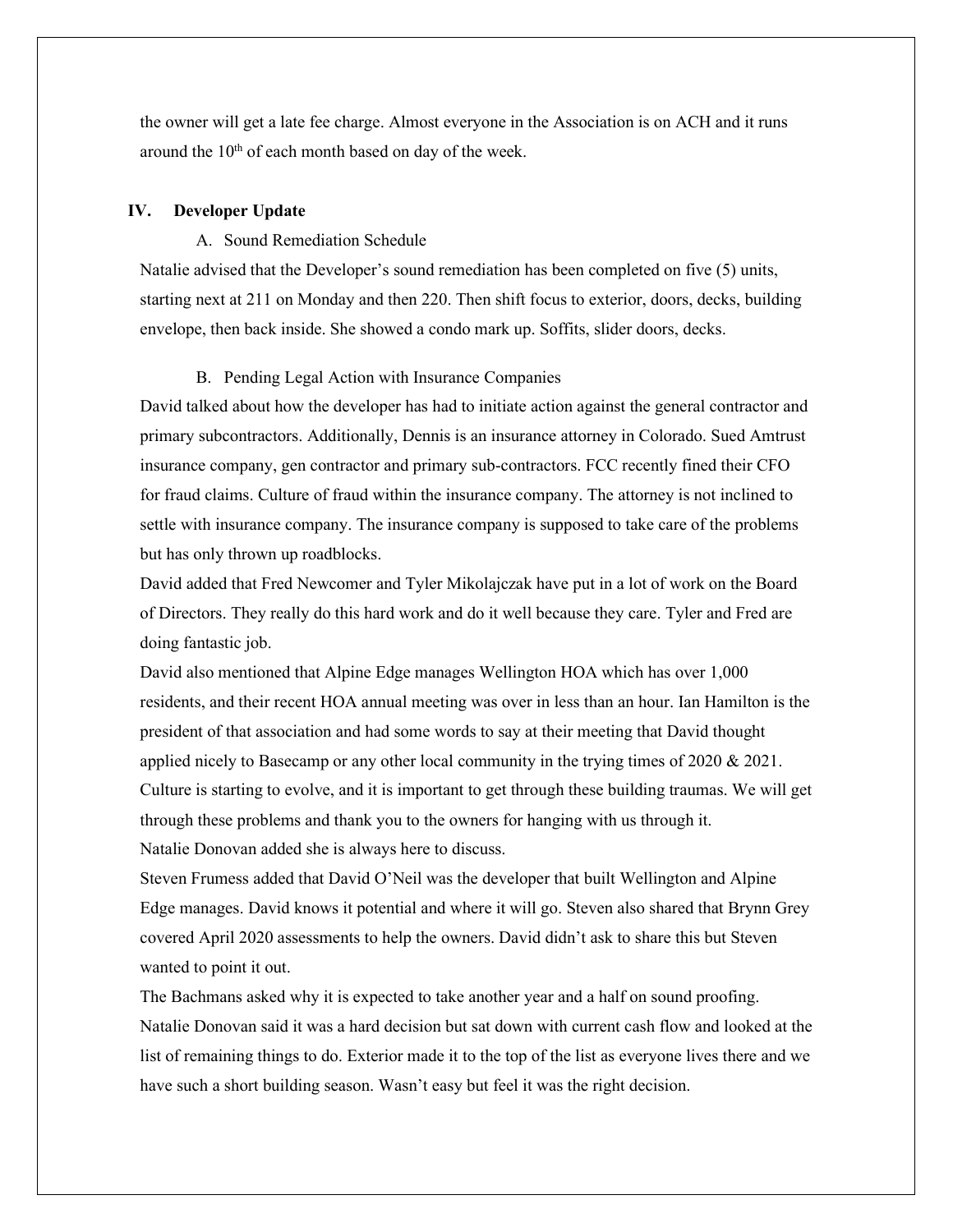Bachman's said they would have wanted more time to know this information. Neighbors are more like roommates with sound. Looks like the punch list is going to be 3-1/2 years to be completed. Greg works late in evening and was only given 2 hours' notice. Natalie Donovan said she would be happy to set up time to talk, but this was the best decision. Natalie was willing to see what they can do within Bachman unit to make this easier to live through, open to and encouraging this conversation. Bachman says they will be forgotten for 3-1/2 yrs. Eva Hoskins said these units should not have to wait for that long. Natalie Donovan added that the owners are heard and appreciated.

Laura Gassaway said this delays resale for owners stuck in this position as they cannot sell with how the unit currently is.

Natalie Donovan: We are trying to keep things moving and crews engaged and address concerns. Moving forward we will continue to do that. Contact me any time to discuss. Timing is difficult, first opportunity to get these done sooner, we will. This was the best decision we can make in order of priority. We are trying to work through it.

Fred Newcomer: I hear every owner, I support the owners. I and Tyler will keep pressure on developer. That timeline is not set in stone, we will keep pressing David to step up and be faster. We are not stopping our job and will do the best we can do. Always welcome to talk to us, vent, discuss.

#### **V. Financial Update**

# A. Review FY2020 Financials

Steven Frumess: Every month a PnL is sent to the Board of Directors. We do not see anything on the annual PnL eye popping except residential. Repairs & Maintenance was over due to HVAC emergency call. The budget was \$1000 and we spent \$1700. Going forward, we will have historical data and will be making budget on 3-yr expenditures. The Board did everything possible to keep dues flat.

Also, largest overage not budgeted for was roof shoveling. Last February was historic snow accumulation. Had structural engineer come out to advise snow load and was told 4' or more, we should shovel. Every snowpack is different and there is no exact science, but that is the threshold. We used the contractor that installed the roofs, Elevation Roofing, to protect warranty. AE has contractors that can do it a lot cheaper, but we also need to protect the warranty. This year we took off roof shoveling and it may be added back in the future, but to be determined. Will look at year to year.

Steven Frumess: All utilities were on point; trash was under and utilities were a bit over. We have been speaking to Fred as we all want to make sure water is being metered properly. Same thing